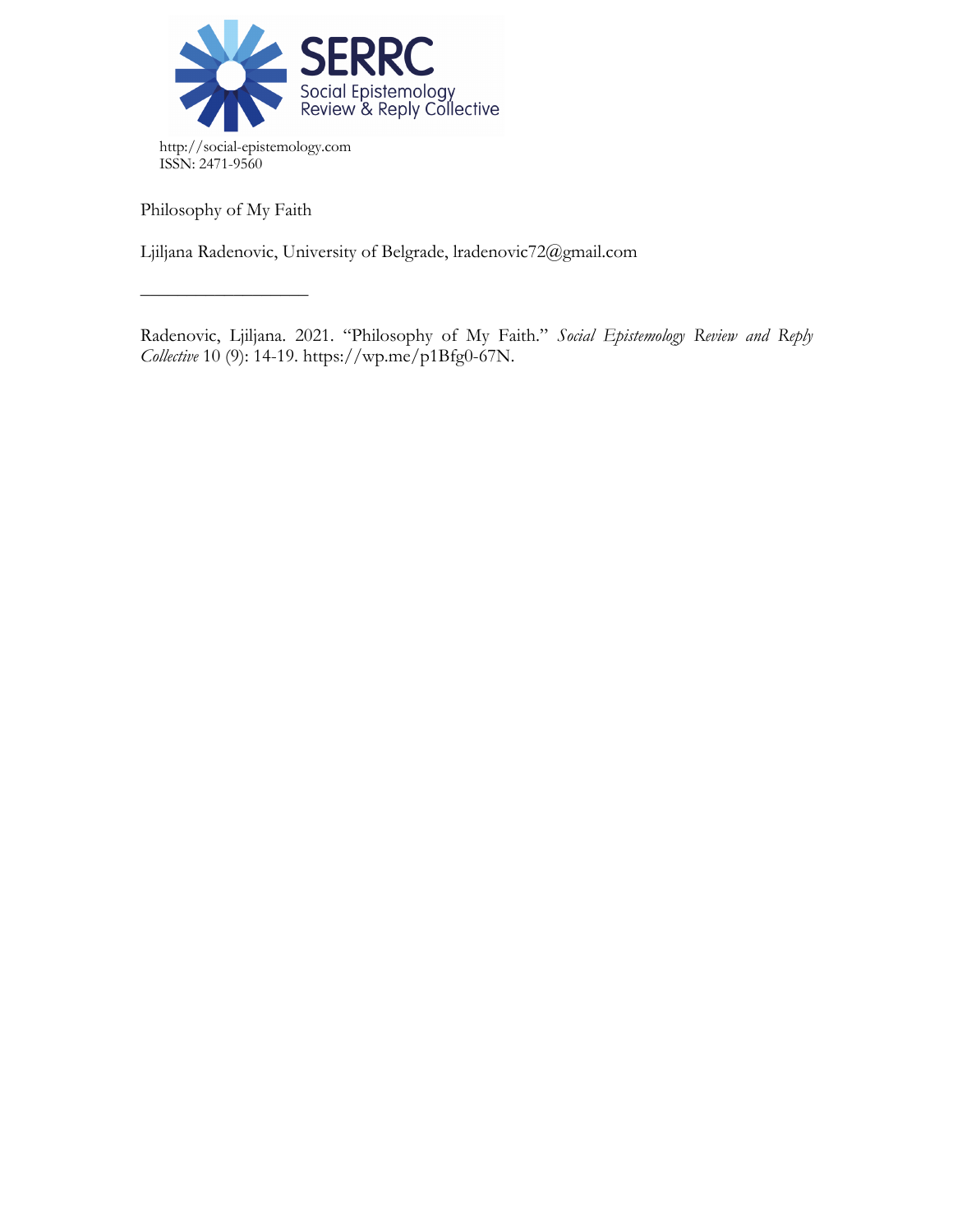

Blessed are those who have not seen, and have believed. — John: 20–29

In the following I will do something unusual for a philosopher, or at least unusual for a philosopher of the 21st century. Instead of talking about fideism, hinge commitments, or Wittgenstein, instead of pitching one philosophical argument against another, I will start with a personal story about my own religious belief. Then, I will explore what this story brings to the philosophical debate.

# **Speaking to God**

I do not remember when I started praying to God, but I recall the prayers were an important part of my childhood. Every night, after my mother and father kissed me good night, I prayed. I remember the prayers very well. I would start with "My God, my dear God" and then pray for my parents. I prayed for them to be well and happy. I also prayed for the best friend, that she was okay and we would never be apart. I prayed for little things too and would say silently: "My God, if it's not a big deal, please, please, may we have a sunny day tomorrow so that we can all go to the park." To me, God's presence was immediate, real, and unquestionable. Speaking to him was a must—as was watching cartoons at 7:15 pm.

I don't remember where and when I heard about God. I grew up in socialist Yugoslavia. My mother and father were atheists, or at least my mother was an atheist in front of my father. Much later I learned that she insisted on having me baptized in the Orthodox Church. My father let her do it but refused to be present. Still, in our household, there was no talk about God. We did not have the Bible on our bookshelves.

Yet the first story I heard about human origins was the story of Adam and Eve. One day, my friend and I were trying to figure out where we all came from. I remember tracing the causal chain: "Our parents had us, their parents had them, and grandparents had parents too … but who was at the beginning? How did the first humans come to be?" Even though God was already with me every night, I never connected the two. So my friend and I decided to ask her father to help us out. He said, "God created Adam and Eve and there was the apple, and the Fall, etc." We were not happy with the story, so we checked with my father. My father said: "Nonsense! Human beings evolved from the monkeys because they worked hard with their hands." We were not happy with this either and decided to drop the question for the time being.

I do not think I entered any church before I was in primary school. The cross I must have seen in places signified nothing to me. I vaguely remember that I watched a movie in which a man was crucified; especially the strong impression it made on me and that I asked my father about him. My dad said: "Jesus was a good man. He said that all people were equal in front of God. But there is no God. Still, he was right, and they crucified him for it." The most curious thing was that none of this interfered with my nightly prayers. No matter how many times my father, whom I trusted and loved the most, said there was no God when he noticed my curiosity, his words ceased to matter when I closed my eyes in the evening, when it was time for prayer.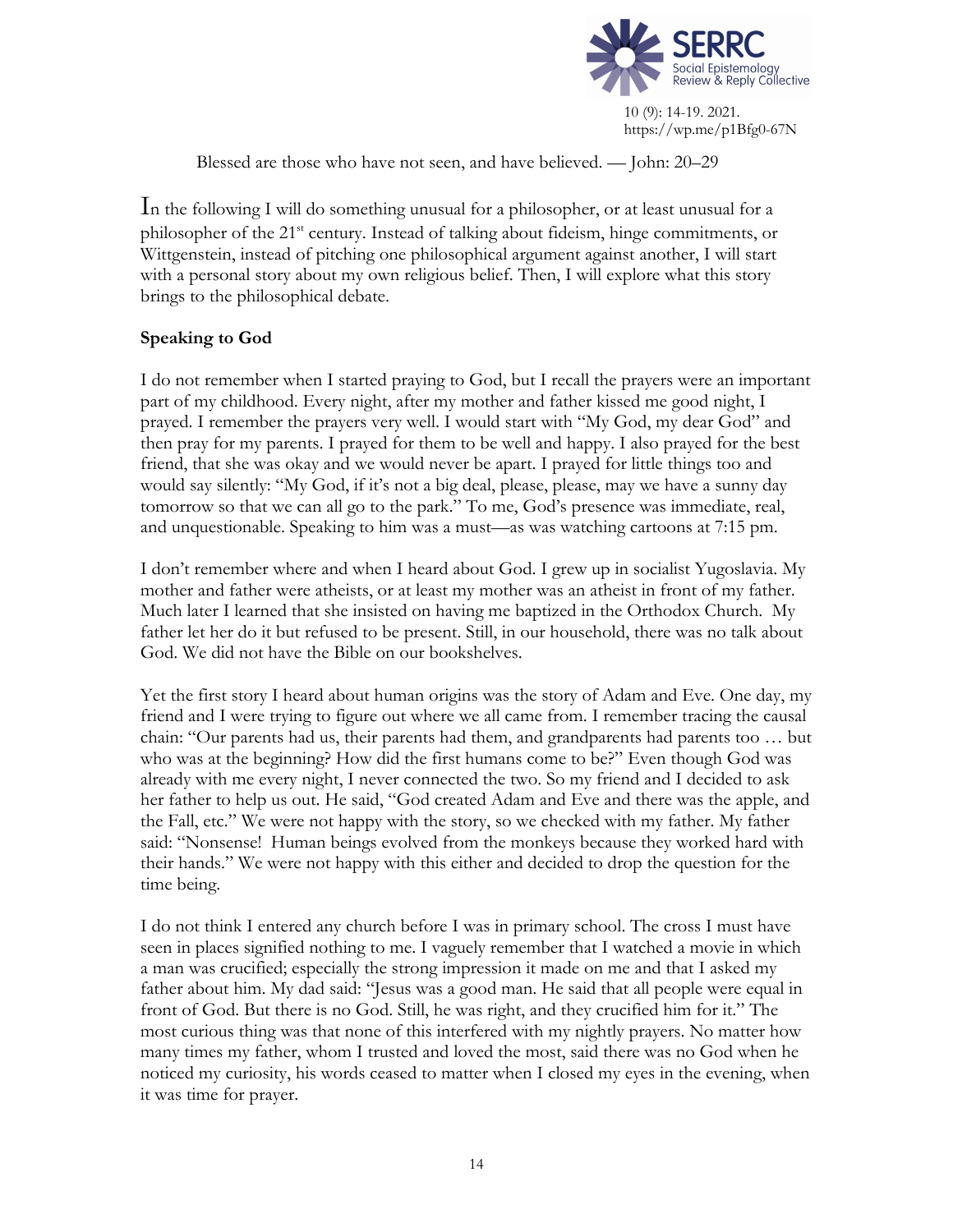#### *L. Radenovic*

# **Growing Up Secular**

In the background of my prayers, a completely secular childhood unfolded. There was no Christmas, but there were New Year's Eves. There was no Easter, but there was the  $1<sup>st</sup>$  of May. There were no Biblical stories, but there were folk tales. By the time I was a teenager, I had already found out many things on my own, read about Jesus' sacrifice and his resurrection, and started going to church and lighting candles. My prayers broadened to include other people, living and dead, those who were alone and had nobody to pray for them. I had already read Dostoevsky. But I admit I felt awkward in church; I was always worried that I did not know how real believers did things, how to pray properly. My father and I frequently took long walks, even when I was a rebellious teen, and I would sometimes drop by the church for a quick word with God. My father would stop at the entrance and say, "Right, right, do your own thing there. It's a nice fantasy after all."

During my studies and especially graduate school, the immediacy of God's presence disappeared. The sense that he was there like a cornerstone vanished. In my late twenties and early thirties, I was a young woman with no faith. I never ventured to state it or go around prophesying there was no God, but evening prayers were a thing of the past. There was nobody there to talk to any more. My idiosyncratic and awkward church going and candle lighting stopped. At the time, I did not think much about it, never reflected on it, as I was busy with my doctorate and later with a baby and a new job.

My father passed away, as much of an atheist as he had ever been, whispering to my mother in his last moments, "Please, please, M., do not let me go." Four years later, my mother followed him. Her last words, as I was told, were: "Tell my Lilliana and little K. that I love them." After a long flight across the Atlantic with neither parent left to greet me, I had a devastating experience, the exact opposite of the mystical. The mortician led me to the morgue, as I had to identify my mother. "It's the regular procedure," he explained. As I stood there, he offered me a chair, saying, "Have a seat, talk to her, it's your mother." And I couldn't. What I saw was that she was not there. I felt there was nothing beyond, that my mother was nowhere, there was no God, I would not be reunited with him, that nobody would—this is all there is. It took me years to recover. In fact, I have to confess that I have never recovered fully.

But I did recover smithereens of my shattered faith. It seemed I needed to lose it all in order to revive bits of it. These days I do pray. I pray as I did when I was a teenager: I pray to God for the living and dead, and all the people who have nobody to pray for them. I pray to God to give happiness and health to those still among us, to grant rest to the dead, and I ask him to forgive us all our sins. That is more or less how I say it in my head before I kiss the candle, light it, and cross myself. The list of the dead I mention by name grows longer every year. And here and there in rare moments when I do not expect it, I feel the immediacy of God's presence the way I did when I was a child. I feel his mercy and do not question it.

But these days, I am also a philosopher. I am not sure if studying philosophy slowly eroded my faith or not. I still went to church more or less regularly during my undergraduate years—that much is true. Philosophical arguments seemed separated from my relationship with God. Proofs of God's existence have always left me unmoved, and Nietzschean pronouncements that God is dead amused me. Philosophical topics that stirred my passion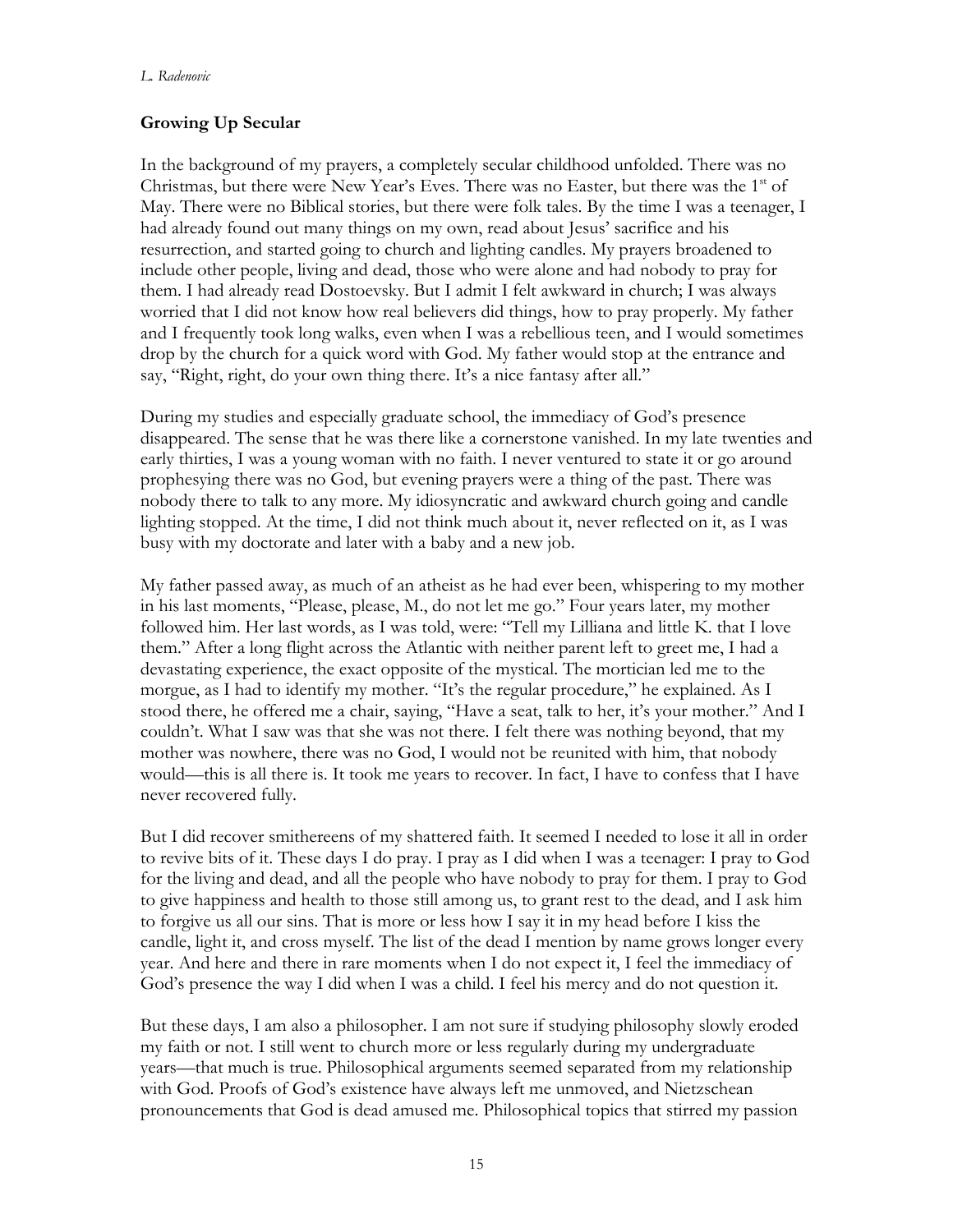

during graduate school were far from theological debates and dealt mostly with human psychology: the magic we do when we speak, think, love, hurt, sympathize.

### **On the Philosophy of Religion**

A few years ago, Slavisa Kostic and I wrote a paper on Wittgenstein's (quasi)-fideism (2017). This was the first time I got close to philosophy of religion. Now, I feel ready to revisit some of the ideas we developed there through the prism of my personal experience.

What is the nature of religious belief? What are the grounds on which our faith, if we have it, rests? Is it the case, as Hume used to think, that our religious beliefs are of the same kind as any other empirical beliefs, and since we cannot find legitimate empirical evidence for them, the best thing to do is to discard them as irrational and simply be agnostics, if not full atheists? "The whole is a riddle, an enigma, an inexplicable mystery," Hume says, "Doubt, uncertainty, suspense of judgment appear the only result of our most accurate scrutiny, concerning this subject" (Hume 15.13).

Or does religious faith have its own "logic"? Is it a form of life so to speak, and do only those who have it, who participate in the religious practices of their community, know what religious concepts mean and how to assess them? Malcolm (2000; 2002) and Phillips (1993) attribute this view to Wittgenstein, calling his position "fideism." Whether they are correct is another matter, and I will leave that to Wittgensteinians to determine. The immediate worry arising from this stance is that if science, religion, and other areas of human endeavour are independent, have their own "logic", and can be understood only from within, they all necessarily have their own "truths". This kind of compartmentalization of our human world and the resulting relativism do not sit well with our intuitions.

But we can perhaps avoid the charge of relativism and Humean agnosticism if we give up the claim that religious beliefs have epistemological value, if we treat religious belief as a way of life, a stance or attitude that gives our life guidance, direction, purpose, and meaning, but not as a doctrine that explains how the world came to be, i.e., as a theory that relies on metaphysical baggage.

If religious faith is not about predicating and explaining the world and events in it, does this mean it has no "epistemological" value at all? Does this mean that faith, while guiding our lives, is not and cannot be strictly speaking "true"? This sounds very strange to anyone who believes in God; religious people say that God exists, that they know it, and that this is indeed true. This brings us back to Hume's worry. How can religious people claim to know that there is God if there is no empirical evidence? If, in return, we make the criterion for "knowing that God exists" internal and confine it to those who share the belief, i.e. separate it from empirical knowledge, we embrace relativism and, as we have seen, this is a dead end.

The question is the following: Can we save the regulative function of religious faith (the role it plays in our lives, the meaning and moral guidance it gives us as a lived faith) but, at the same time, save its truth (epistemological value) without relativizing it? A solution that Kostic and I argue for in our paper is found in Prichard's (2012a; 2012b) interpretation of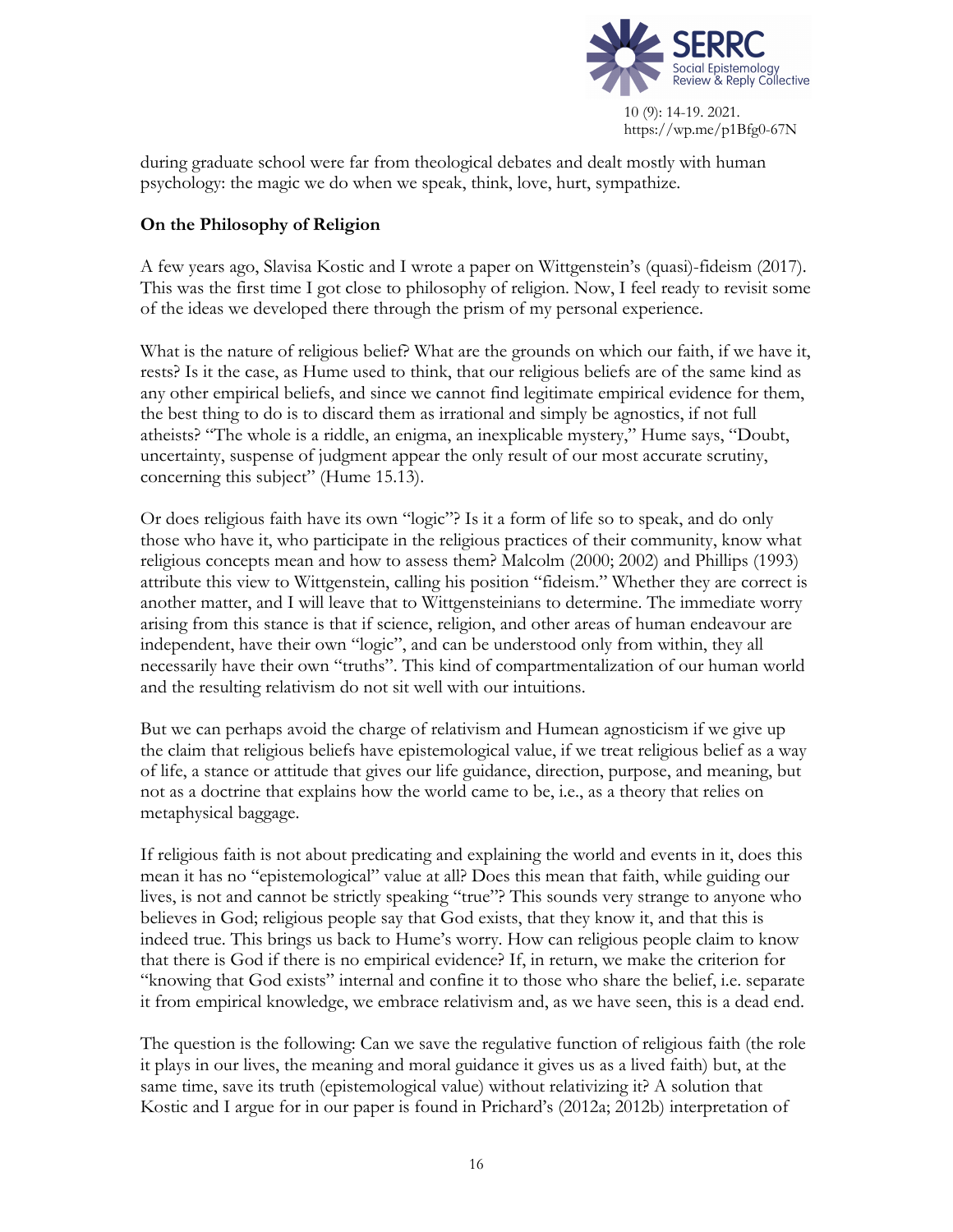#### *L. Radenovic*

Wittgenstein (regardless of whether Wittgenstein himself would subscribe to it). Here is the idea in a nutshell: Unlike what Hume thought about the special rational status of empirical beliefs, all our beliefs, including the empirical ones, rely on certain basic hinge commitments that do not require further justification or additional empirical evidence. If we ask for further justification of such hinge commitments, we end up with evidence that is not more certain.

A famous example (G. E. Moore's in original) of one such hinge commitment appears in Wittgenstein's later manuscript On Certainty: "My having two hands" Wittgenstein says "is, in normal circumstances, as certain as anything that I could produce in evidence for it. That is why I am not in a position to take the sight of my hand as evidence for it" (Wittgenstein 1969 §250, 33e). Many beliefs beside this one could be candidates for basic hinge commitments. In order for us to argue whether a mutual friend is from Toronto or Vancouver originally, we need to presuppose many things: that there are cities and countries, that there is the world to be born into, and that it was not created three minutes ago etc. "The game of doubting itself presupposes some certainty," as Wittgenstein correctly notes (Wittgenstein 1969, §115, 18e).

For now, I'll let other philosophers separate hinge from derivative beliefs. Those interested can check out my paper with Kostic. The most important aspect of the concept of hinge commitments is that it gives us a way to think about our religious beliefs. Since our empirical beliefs need to rest on the grounds that cannot be (empirically) supported further, our faith rests on such grounds that cannot be proclaimed irrational after all. This insight was advanced by J. H. Newman in his *Grammar of Assent* (1870) and had a profound impact on Wittgenstein when he was writing *On Certainty*.

# **Is Religious Belief a Hinge Commitment?**

Still the question remains: Can we treat religious belief as a hinge commitment and, if so, how exactly? After all, religious belief is not like belief in having two hands, nor is it similar to the belief that the earth was not created yesterday. In our paper, Kostic and I propose that religious belief is similar to our social cognition, or in other words, the way we know that other people have feelings, thoughts, desires, intentions, i.e., that they have a rich psychological life on their own. Unlike some theories of social cognition that argue such knowledge of others is theoretical and relies on cognitively advanced techniques (inference, theory, and the like), we say children develop such knowledge before they learn language, and this knowledge is not propositional. Even in the first year of life, children form the stance or the attitude that other people are persons with intentions of their own. Developmental psychology gives us the timeline of the development of this prelinguistic attitude toward others: from social orienting (the tendency of a child to look at the person not objects), emotional recognition (acknowledgment of different facial expressions), social referencing (checking the caregiver's emotional expression in novel situations to determine if the situation is dangerous or not), to joint attention (the ability to focus together with a caregiver on a particular object). Once this attitude is in place, when language kicks in, children, like adults, can start to question if other people really feel what they say they do, or believe what they claim.

The baseline hinge commitment that other people have a mental life of their own provides the basis for such speculations. When we learn language we can articulate our doubts about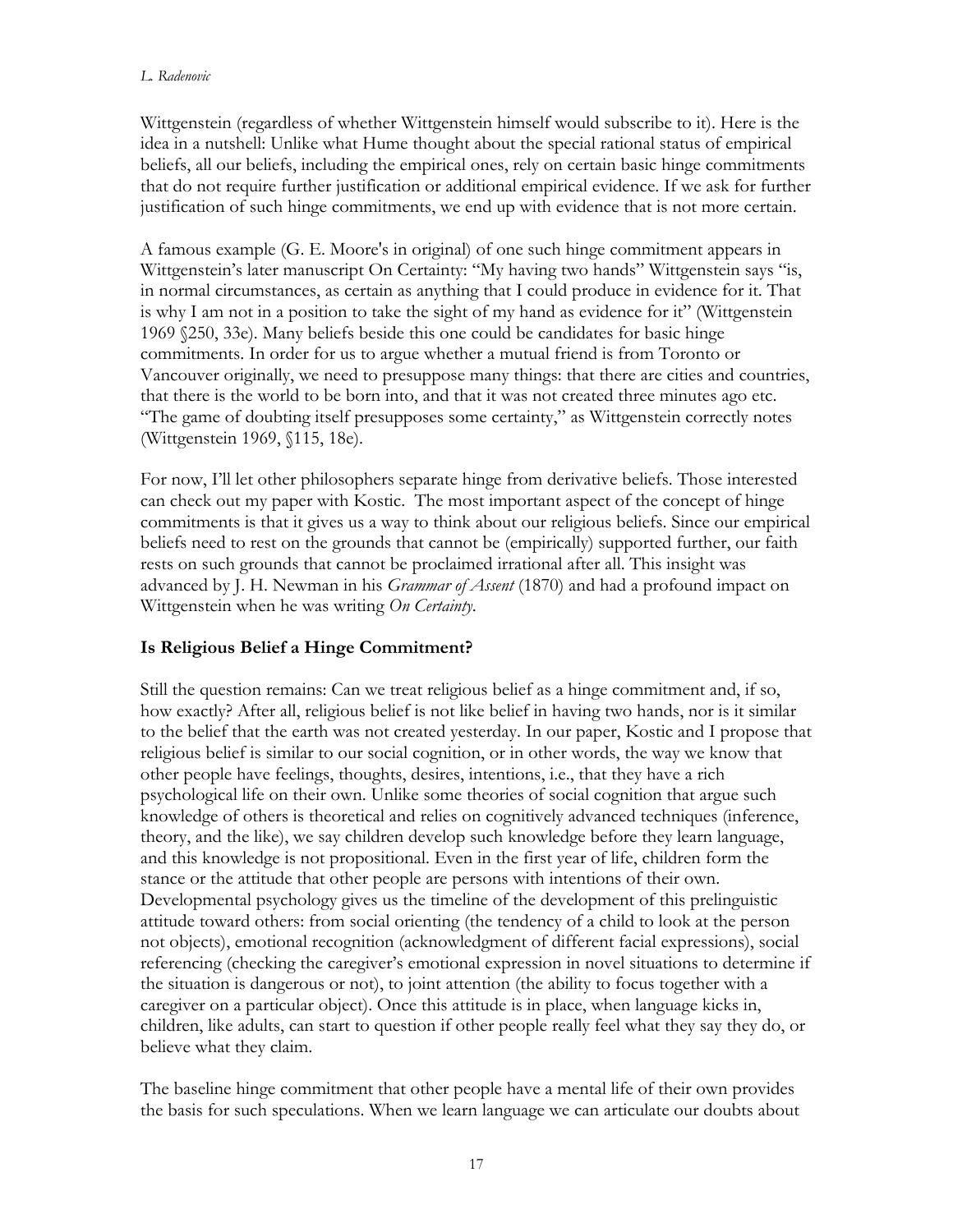

other people's feelings and thoughts, before this we develop "intuitive" knowledge of others. If we now go back to the nature of religious belief, it seems we might be better off if we consider it to be more of a stance/attitude than a regular (pseudo)empirical belief.

Of course, some may say that faith in God, unlike our social cognition, is far from universal. Yet universality breaks down even in the case of basic perceptual beliefs (see e.g. Radenovic 2010), let alone social cognition (for the review see Radenovic 2015). As Newman says, "Light is a quality of matter, as truth is of Christianity; but light is not recognized by the blind, and there are those who cannot recognize truth, from the fault, not of truth, but of themselves" (Newman, 331)

The brief sketch of my personal story of faith is out in the open now, and so are some philosophical arguments about the nature of faith. I will try to put them together and see how they fit.

### **Changing Commitments**

The way I believed in God as a little girl was certainly not based on any inference, nor did it need evidence of any sort. I do not know how I learned about God. I may have heard about God, I may have heard that people pray to God, but that lies beyond my memory. All I know is that I did believe. Prayer is one of my first memories and, in my mind, God's existence was as secure as the existence of my parents, my friend and her parents. My father's claims that there was no God could not touch me—much like philosophical doubts about other people's minds never feel real. We can entertain such arguments in our heads, but as soon as a friend shows up, or we simply walk outside and find ourselves among other people, we know that others indeed have minds. The same thing happened with my father's arguments when I prayed. God felt real and was completely different from fairies or Santa Claus. Oddly enough, I did not believe in Santa. My realist parents did not allow that type of fantasy to flourish. Christ's sacrifice and resurrection were added to my basic belief later on. Whatever explains the relationship between my first, initial faith in God and the later Christianity that was built on it, it is clear that belief had a truth value (God was my reality) and a regulative value (I prayed to him), even though I did not participate in any religious practices of my community. My childhood was as secular as it was possible to be.

In the end, the immediacy and the certainty of God's existence evaporated, and I lost my hinge commitment for reasons unknown to me. The culprit might be the study of philosophy, my life among atheists, the lack of religious community, or all of these, for all I know. Newman notes, "It is more than probable that, in the event, from neglect, from the temptations of life, from bad companions, or from the urgency of secular occupations, the light of the soul will fade away and die out" (Newman, 97–98). Today I am thankful that, at least occasionally, God's presence returns to me at full strength, and in these fleeting moments, I feel blessed.